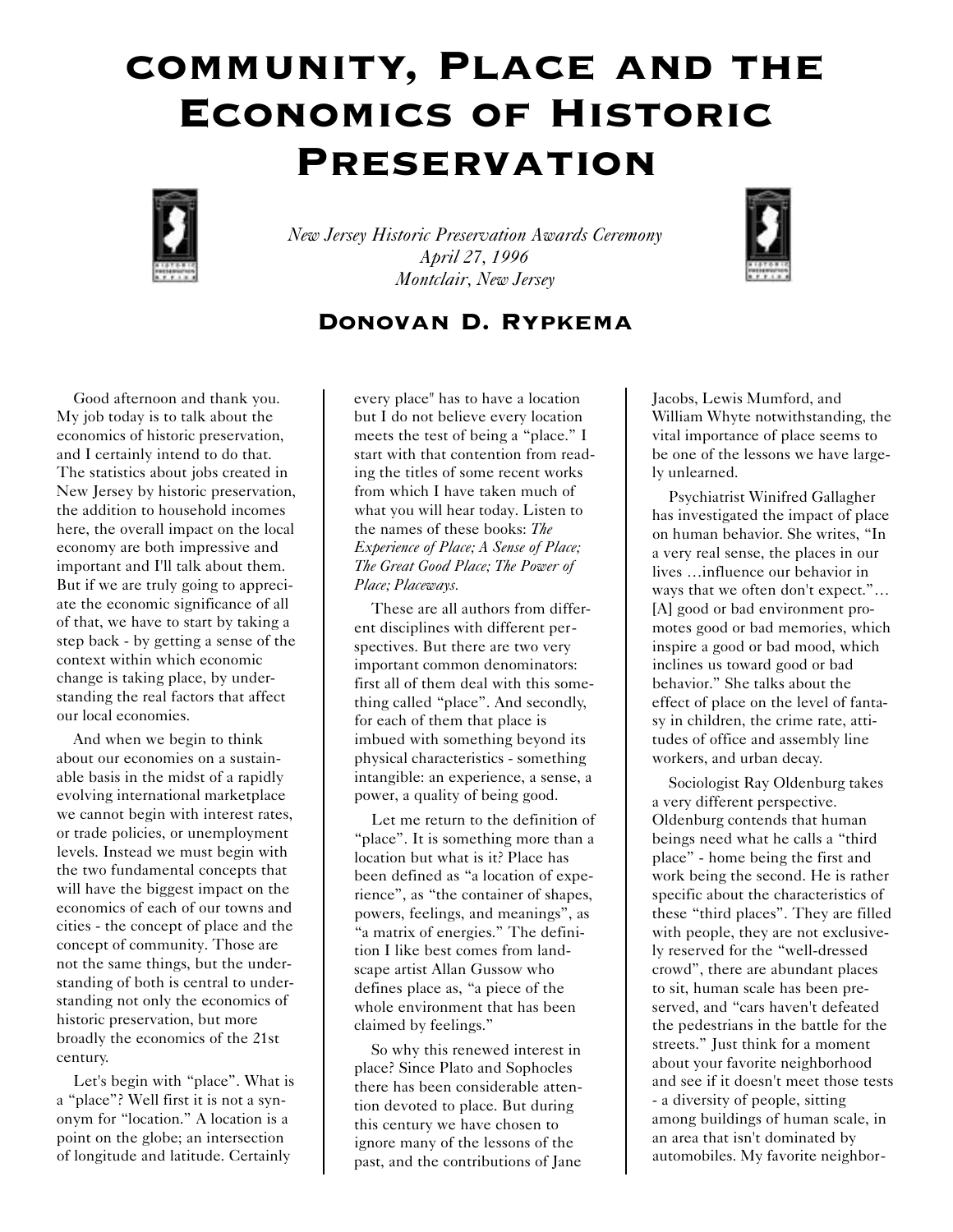hoods in Washington, New York, Charleston, Boston, Louisville, New Orleans, San Francisco, Seattle, Portland, Denver, Spokane, Richmond, Columbus, Milwaukee all meet those tests and they are all historic neighborhoods. His "third places" include public spaces within neighborhoods. He reaches the same conclusion as does Gallagher about place and personal safety as he observes, "Attachment to the area and the sense of place that it imparts expand with the individuals walking familiarity with it. In such locales, parents and their children range freely. The streets are not only safe, they invite human connection."

Daniel Kemmis is the mayor of Missoula, Montana. Kemmis is frustrated with political gridlock on the local level. But is his solution more government programs, more members of his political party in office, or more news conferences? No. Instead he takes a wonderful step back from the cacophony of politics and grounds himself to the ground around him. He writes: (W)hat 'we' do depends upon who 'we' are (or who we think we are). It depends, in other words, upon how we choose to relate to each other, to the place we inhabit, and to the issues which that inhabiting raises for us.

If in fact there is a connection between the places we inhabit and the political culture which our inhabiting of them produces, then perhaps it makes sense to begin with the place, with a sense of what it is, and then try to imagine a way of being public which would fit the place." Place as the place to begin political discourse.

So there are the observations of psychiatrist, sociologist, and politician. But regardless of each particular perspective all of these people reached the same three conclusions: 1) that place has an immense impact on how we think and act as human beings; 2) the quality of the built environment around us is, overall, getting worse instead of better; and 3) there has been a marked shift away from the interaction between people and their place.

Let's move to another area that has been quietly but very quickly emerging within another wide spectrum of disciplines. Again, like place, this is a rediscovery rather than a new invention. It is the renewed recognition of the importance of a concept called "community."

There is, in fact, a national movement emerging called "Communitarianism." It is lead by the sociologist Amitai Etzioni, who is joined by Common Cause founder, John Gardner; advisor to the President, William Galston; Law Professor John Coffee, pollster Daniel Yankelovich and others. The platform of the Communitarians spelled out in Etzioni's book *The Spirit of Community* is multifaceted and much of it not germane to this discussion. But the definition of "community" is indeed useful: "...a place in which people know and care for one another - the kind of place in which people do not merely ask 'How are you?' as a formality but care about the answer."

The stated goal of the communitarians is to "restore communities." As there is an intangible "sense" that makes a place out of a location, so there is an intangible "spirit" that makes a community out of a municipality.

Others are researching, writing, and talking about this concept of community as well. Harvard Law Professor Mary Ann Glendon expresses concern that "communities" are insufficiently recognized by the court system. Theologian John Snow bemoans rootlessness and the lack of communities to support families. Sociologist Robert Bellah and his colleagues contend that reaching *The Good Society* - the title of their most recent book requires "paying attention" by which they mean paying attention to community. Conservative African-American organizer Robert Woodson, moderate Democrat Congressman David Skaggs, Black columnist William Raspberry all are thinking, writing, talking about community.

But this renewed interest in community isn't limited to writers and theoreticians. Neighborhood activists, downtown associations, inner-city housing organizations, small town development groups are surfacing as major proponents of community in their locales.

The use of this word "community" is certainly not new. In the sixties there was a call to community in the form of the "power to the people" movement. But that so called community was out to save the world; today's community is out to save the neighborhood. That community was naive but also decidedly self righteous; today's community is realistic and unpretentious without being meek.

That community was ideological and decidedly on the left; today's community is political but not particularly partisan and is much more "help ourselves" than "you have to help us". There is nowhere that today's community is growing more rapidly than in African American and Hispanic neighborhoods in our central cities.

So we have this interdisciplinary group of thinkers, observers, and theorists - independent of one another - who are rediscovering the significance of place. At the same time we have another interdisciplinary group of thinkers, observers, and theorists, joined by some local activists - who are proclaiming the critical importance of community.

What almost none of them has recognized is that the two concepts - community and place - are inseparable. "Place" is the vessel within which the "spirit" of community is stored; "Community" is the catalyst that imbues a location with a "sense" of place. The two are not divisible. You cannot have community without place; and a place without community is only a location.

I would further argue that the built environment in general, and perhaps historic preservation in particular is the nexus at which the concept of community and the concept of place intersect.

Let me remind you that not one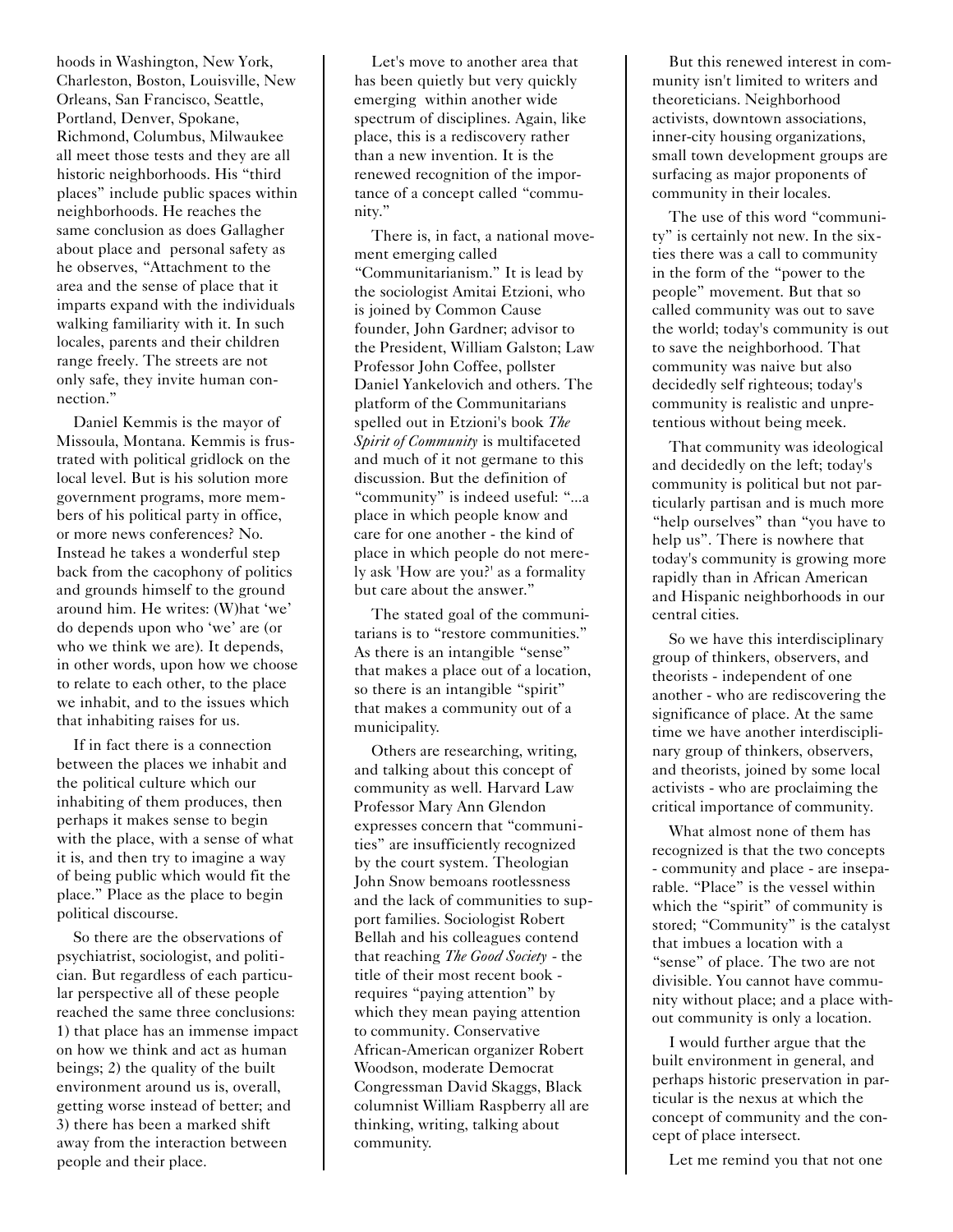of the writers I have cited represents him or herself as an historic preservationist or urban designer. And yet what these writers are observing is at the heart of what quality urban design is all about. Psychiatrist Gallagher quotes her environmental psychologist colleague Ralph Taylor as saying, "If I could do one thing to improve urban life, I'd rehab all the vacant housing." Think of that. The one thing he would do is rehab vacant housing.

Sociologist Oldenburg says, "Third places are most likely to be old structures. They are frequently located along the older streets of American cities, in the neighborhoods or quarters not yet invaded by urban renew[al]."

Sociologist Bellah observes, "Communities, in the sense in which we are using the term, have a history-in an important sense they are constituted by their past and for this reason we can speak of a real community as a "community of memory" one that does not forget its past.

Not long ago on the internet I found an AP story quoting the president of the Center of the New West, a Denver think tank. Phil Burgess said, "The more lofts, condos, apartments - the more people we get living in downtown Denver the better off it is for restoring the social fabric of the community." Note that he didn't say restoring tax revenues or property values or the job base - although all of that is true. He said, "restoring the social fabric of the community." And if you've been in Denver the last few years you know that the new housing is in old buildings. Restoring historic buildings in downtown is restoring the social fabric of the community.

The conservative social critic, Christopher Lasch, wrote, "It is the decline of those communities, more than anything else, that calls the future of democracy into question. Suburban shopping malls are no substitute for neighborhoods."

None of them overt preservation-

ists, but in their searching for meaning in place and community they have found – what preservationists have found, that our historic built environment is central to both community and place.

Once understood in this context many things begin to make sense. A deeply felt anger when a neighborhood landmark is razed isn't because of the building - it was only stone and wood after all. It was because a piece of the community was taken away. It also tells us why preservation is an overwhelmingly local endeavor, why the loss of a building in your town isn't, frankly, too important to me, nor my neighborhood loss to you. Those aren't our communities. It explains why strong neighborhood groups are much more often found in older neighborhoods than new - the sense of place' and the spirit of community have had time to reenforce each other.

Now all of these writers had their own slant on why the sense of place or the spirit of community was important for public safety, political participation, cultural development, aesthetic richness, neighborliness, legal balance, mental health, conflict resolution. Those are all important outcomes and I am sure place and community affect them. But I don't know anything about those things. What I know a little about is economic development so I would like to spend a few minutes talking about why sense of place and the spirit of community are crucial for successful economic development well into the next century.

Let me begin with two simple facts of economic life: first, a community cannot continue to survive without economic health; and second, economic health cannot be maintained without economic growth. While towns and cities and nations can stand the periodic ups and downs of business cycles, failure over the longer term to have economic growth will inevitably lead to economic decline.

Economic decline is fewer jobs and lower pay for the jobs that do exist. Without jobs people either move away or become permanent dependents of the state. Departure and dependency have the same end result - loss of community however you define it.

We are beginning to learn that it is possible to have economic growth without necessarily having population growth. Better education, higher productivity, innovation, import substitution are all ways of having economic growth without necessarily having population growth. So we don't necessarily have to have more people, but we do have to have economic growth.

We are in the midst of a major shift in how the economy functions. There are four inter-related elements that make up this shift: first, globalization; second, localization; third, quality of life as the critical factor in economic growth; and fourth, location dependency being replaced by innovation and place dependency.

First globalization. For all the discussion we hear globalization has only just begun. The whole concept of a "national economy" is becoming obsolete. We are in a global economy, a global market, place, and in coming years it will only be more so. Those that choose to opt out for the sake of parochial interests, provincial ideology or protectionist isolationism will simply be left out, doomed to economic decline, and their citizens will be the losers. "Think Globally, Act Locally" was the slogan of antinuclear activists in the 1970's and of environmentalists in the 1980's. In this decade and beyond it will necessarily be an economic development strategy.

But the exciting part of globalization isn't the "think globally" part it is the "act locally" part. Largely ignored in the current trade policy debate is the vital role individual towns, cities, even neighborhoods have in the globalization process. But Michael Porter in his book The Competitive Advantage of Nations says, "The process of creating skills and the important influences on the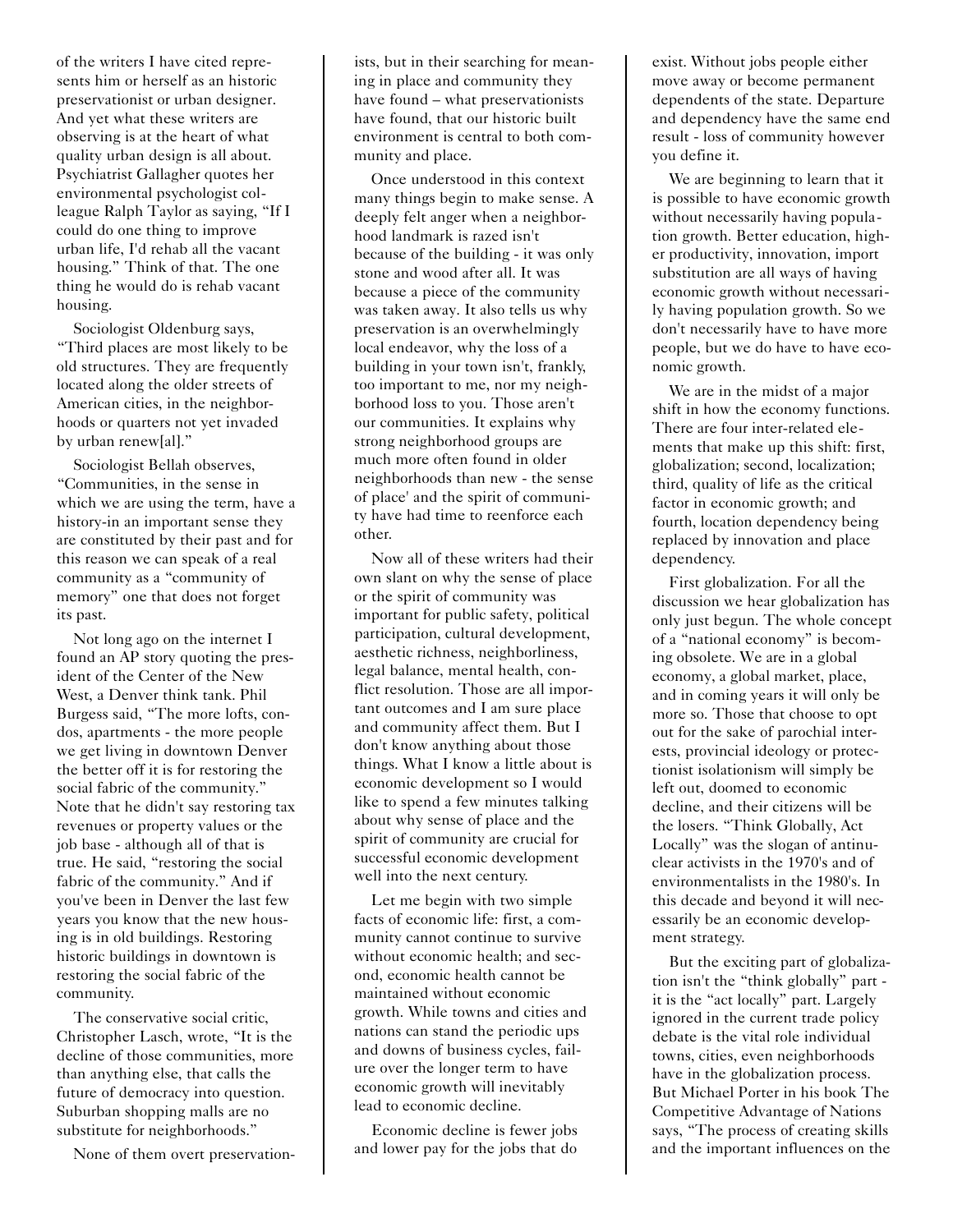role of improvement and innovation are intensely local. Paradoxically, open global competition makes the home base more, not less important."

Akio Marito, founder of Sony, calls this phenomena "global localization". Business guru Peter Drucker ties this global localization to community. In Post Capitalist Society Drucker writes that tomorrow's educated person "must become a 'citizen of the world'-in vision, horizon, information. But he or she will also have to draw nourishment from their local roots and, in turn, enrich and nourish their own local culture."

Well, globalization is the first of the major shifts affecting economic development and localization the second. The third is the importance of quality of life as the most significant variable in economic development decisions. What constitutes "quality of life". Well, a variety of lists have been made. But every item on every list I have read can be divided into one of two categories: the physical and the human. Do you think that it's only coincidence that the physical might be redefined as "place" and the human redefined as "community"? Quality of life is the amalgam of those things that make a place out of a location and a community out of a bunch of houses. That's why the debate cannot be allowed to be framed as economic development or quality urban design.

Today, for lots of reasons, economic growth will only take place on a sustainable basis where there is a high quality of life; and securing quality of life is at the heart of what preservation and is all about.

Quality of life is sometimes painted as the "soft" side of economic development whereas infrastructure, tax rates, and utility costs are the "real" factors. Well last year the New York Times reported that institutional investors in municipal bonds are increasingly looking at the local quality of life to determine if they want to buy the bonds or not. And it's not because those

investors are going to be moving to Duluth or Mankato or St. Paul. It's because without quality of life reinvestment won't take place. No reinvestment means no economic growth. No economic growth means economic decline. Economic decline means fewer taxpayers and fewer taxes.

Fewer taxes means the bonds can't be paid off. It really is a case of, "for lack of a nail the war was lost." We will return to this quality of life issue shortly.

The last of the major changes in the economic development field is the shift from cities being location dependent to cities being place dependent. Think about how nearly all cities began - they were founded and grew because of their dependence on a fixed location. They were located on a seaport, or near raw materials, at transportation crossroads, or close to a water source, or at a point that was appropriate as a military defensive outpost. They were location dependent cities.

Tomorrow's cities - at least in North America, Japan, and Europe will be innovation and place dependent cities. Please note that I said place dependent, not location dependent.

Our product tomorrow will be knowledge and information. Information is an inventory that takes almost no storage space, can be created anywhere, can be transported instantly and cheaply, and can be adapted, expanded, and modified at will.

We will no longer be able to make excuses that, "copper prices are down", or "they moved the interstate highway interchange" or "a new harbor opened up down the coast." Cities will either innovate and build on the strengths of their place or they will decline.

The most far reaching book about tomorrow's economic development strategy was released late last year. *Marketing Places* was written by three professors at Northwestern University who call their strategy "place development".

In part they write, "A place's potential depends not so much on a place's location, climate, and natural resources as it does on its human will, skill, energy, values, and organization." And they add, "In this last decade of the twentieth century, a dominant factor in any community's life is the emergence of a global economy and its consequences for the local economy and the quality of life."

There is one more economic consequence of these four economic trends that affects our towns and cities. It is the matter of community differentiation.

In Italo Calvino's *Invisible Cities* Marco Polo is describing to Kublai Khan the various cities of the Khan's vast empire. In depicting the city of Trude, here is what he tells the Khan.

*"If on arriving at Trude I had not read the city's name written in big letters, I would have thought I was landing at the same airport from which I had taken off.*

*The suburbs they drove me through were no different from the others, with the same little greenish and yellowish houses. Following the same signs we swung around the same flower beds in the same squares. The downtown streets displayed goods, packages, signs that had not changed at all. This was the first time I had come to Trude, but I already knew the hotel where I happened to be lodged; I had already heard and spoken my dialogues with the buyers and sellers of hardware; I had ended other days identically, looking through the same goblets at the same swaying navels.*

*Why co me to Trude? I asked myself And I already wanted to leave. "You can resume your flight whenever you like," they said to me, "but you will arrive at another Trude, absolutely the same, detail by detail. The world is covered by a sole Trude which does not begin and does not end. Only the name of the airport changes."*

In economics it is the differentiated product that commands a monetary premium. If in the long run we want to attract capital, to attract investment to our cities, we must differentiate them from anywhere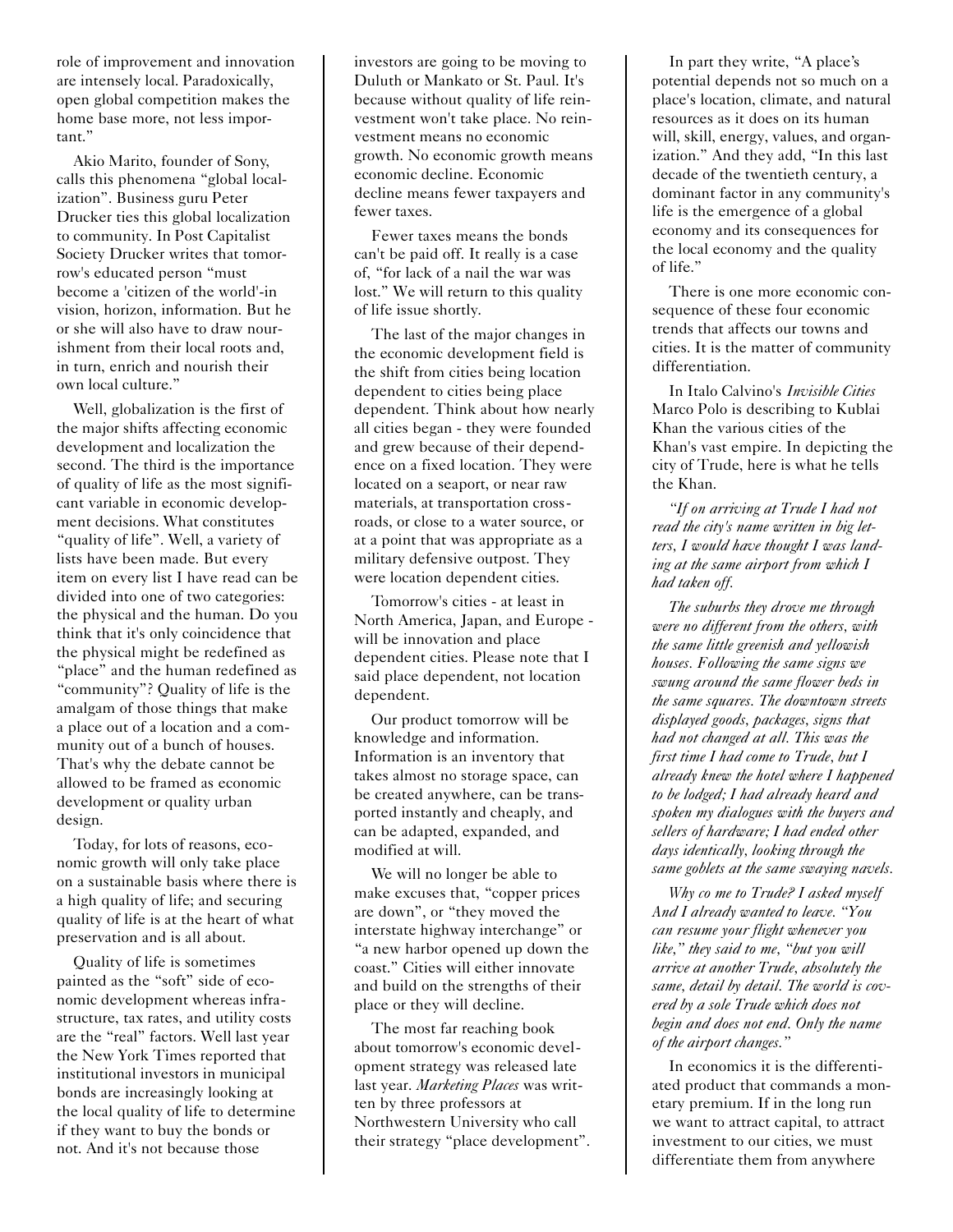else. It is our built environment that expresses, perhaps better than anything else, our diversity, our identity, our individuality, or differentiation.

Missoula mayor Kemmis reinforces this. He says "Any serious move. Any local economic development organization goes hand in hand with an effort to identify and describe the characteristics of that locality which set it apart and give it a distinct identity." The major reason preservationists struggle to maintain their city's historic resources is to maintain the city's distinct identity.

But that struggle has economic consequences as well. A year and a half ago I completed a book published by the National Trust entitled, *The Economics of Historic Preservation*. In the first paragraph of one quote Greg Paxton the executive director of the Georgia Trust for Historic Preservation. Greg wrote, "The economic benefits of historic preservation are enormous. The knowledge of the economic benefits of preservation is minuscule." I began the book with that citation because I thought Greg was right on both counts. He is still right on the first point - the economic benefits are enormous. But across the country the understanding of these benefits is growing daily. In the last 18 months economic analyses of historic preservation have been either completed or are underway in Indiana, New York, Phoenix, Kentucky, Virginia, New Jersey, South Carolina, Maryland, and else where. Why, when in the past there was such a paucity of research, is so much emerging now? I think there are three reasons: first, the preservation movement continues to broaden, and is no longer dominated by those who consider the discussion of historic preservation and money in the same breath crass and inappropriate; second, we are currently in a political environment at all levels of government wherein public policy of all types has to be defended in the vocabulary of economics; but third and most importantly, as we learn from the ongoing research

we are consistently discovering that we don't need to be nervous about the outcome. Study after study shows that far from being a luxury which can be dispensed with in difficult fiscal times, far from being a hamper on economic growth, far from being cute buildings and house museums, historic preservation has an enormous positive impact on local economies and can be at the core of a long range economic development strategy.

Stop a moment and consider why state and local governments have economic development programs at all: to increase the tax base, to increase loan demand and deposits in local financial institutions, to enhance property values, to generate additional sales of goods and services, and - most importantly - to create jobs. What does historic preservation do for a local economy? Increases the tax base, increases loan demand, enhances property values, generates sales of goods and services, and - most importantly creates jobs.

I'm going to offer you some data on the numerical impact of preservation in New Jersey. Because we are using different econometric models, the numbers will vary slightly from those being generated by the Center for Urban Policy Research at Rutgers, but they are certainly -consistent. In New Jersey \$1,000,000 spent rehabilitating an older building creates 29.4 jobs - 13 in the construction industry and 19 elsewhere in the economy. That is, by the way, more jobs than the same amount spent in new construction. Because of this greater impact on the local economy, every time a decision is being made on a new school, a new city hall, a new court house, historic preservation needs to be considered among the alternatives. Local officials who don't consider the preservation option cannot claim to be doing all they can to support local economic development.

But it isn't just in comparison to new construction that preservation is a favorable job creator. In New Jersey a million dollars of historic

preservation creates 5 more jobs than manufacturing a million dollars of electronic equipment, 19 more jobs than does fabricating a million dollars of metals, and 18 more jobs than refining a million dollars of chemicals. Historic preservation means jobs for New Jersey.

Numbers of jobs, however, is but one way to measure local economic impact. Another is the output generated throughout the economy through the activity within a particular sector. Here again preservation stands up well. In New Jersey \$1,000,000 spent rehabilitating an historic building ultimately adds over \$2.3 million dollars to the state's economy. This is a larger overall impact than \$1,000,000 of hotel rooms rents, a million dollars of retail sales, or \$1,000,000 of communications output. Historic preservation means benefiting the entire New Jersey economy.

The other most common way of measuring the economic importance of an individual sector of the economy is to determine how much household incomes increase as a result of production, within the sector. Here again historic preservation is among the most potent.

\$1,000,000 spent rehabilitating an historic building adds \$832,000 to household incomes of New Jersey residents. This is not only \$73,000 more than the same amount of new construction but also \$190,000 more than \$ 1,000,000 worth of restaurant sales, \$90,000 more than a million in wholesale trade and \$420,000 more than \$1,000,000 of food processing. Historic preservation adds to the household incomes of New Jersey citizens.

In state after state when analyses have been conducted one of the major benefiting industries benefiting from preservation was tourism probably no surprise to anyone in this room. Last fall the Preservation Alliance of Virginia released a report on preservation's impact on Virginia's economy. Here's what we teamed regarding tourism preservation visitors stay longer, visit twice as many places, and spend two and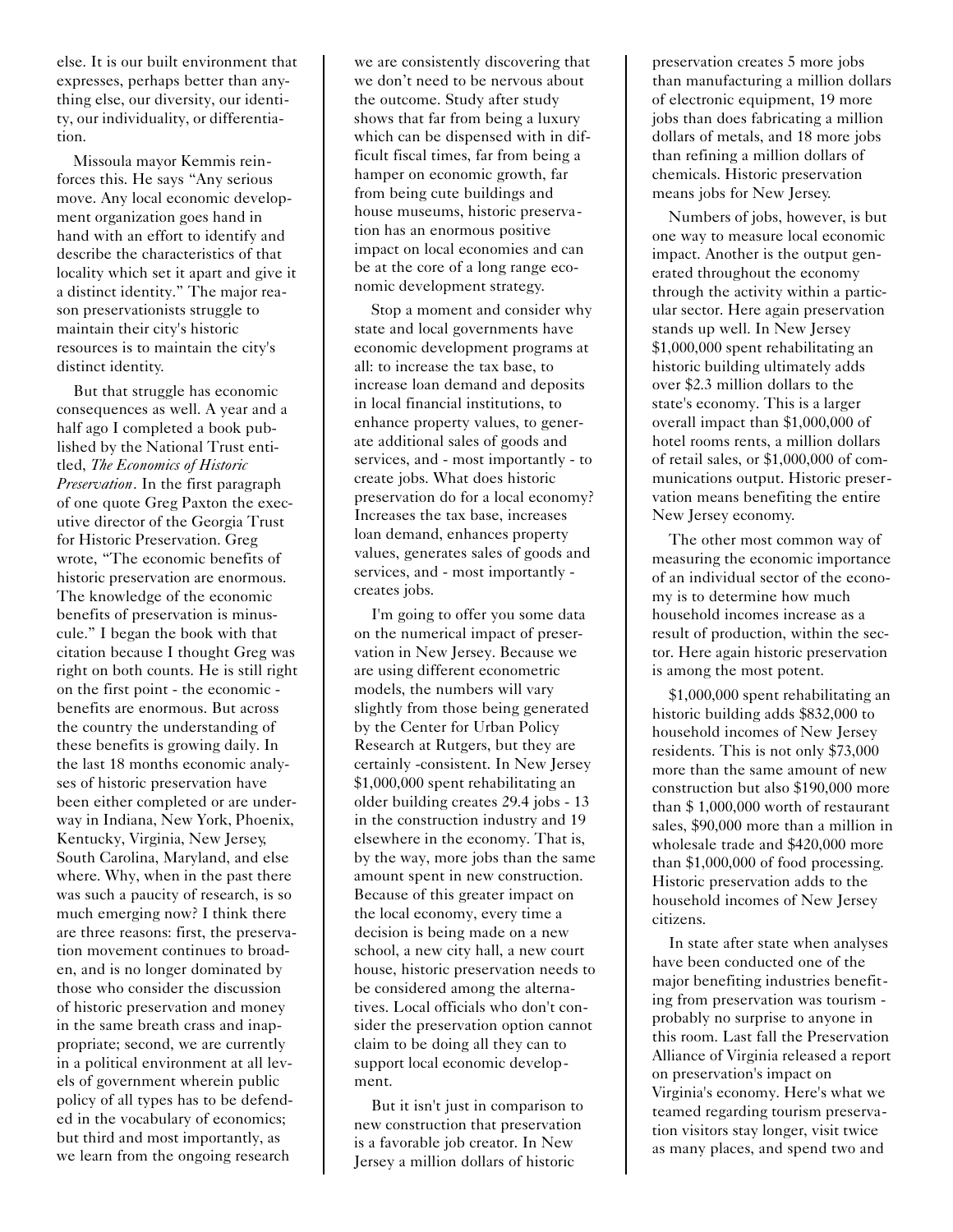a half times as much money as do non-preservation visitors. As in Virginia, historic preservation brings tourist dollars into New Jersey's economy.

Let's talk about neighborhoods for a moment. By far the largest percentage of historic properties in America is made up of houses in historic neighborhoods. There is sometimes a concern that creating local historic districts to protect those neighborhoods will have an adverse effect of property values. The one type of evaluation of the economic effect of preservation that has been most frequently conducted is that one , what effect does historic districting have on property values. There is some variety in the outcomes - some studies show rates of appreciation in historic districts much greater than the market as a whole; some show historic districts are an important catalyst to new investment in the neighborhood; some that the existence of an historic district protects the neighborhood from wide volatile swings in the real estate market. But not one study I have read - and I think I've read almost every one that's been done - not one shows that historic districts reduce property values, not one! In the Virginia study we looked at the five historic districts in the small town of Staunton.

In every case the rate of property appreciation - among both residential and commercial property - was greater than the city of Staunton overall. One of the criticisms that preservation sometimes receives is that historic districts may benefit property values in rich neighborhoods but - are only a burden in moderate income neighborhoods. In Staunton, four of the five historic districts contained residential property.

In two of them the average house value was greater than the citywide average value. In the other two, however, the average value was in fact below the typical price throughout the community.

What this means is that even though two of the four historic

neighborhoods contained housing termed "affordable' and occupied by families of very modest means, still those property owners benefited by increased values at a rate greater than people - rich or poor living in non-historic neighborhoods. Historic preservation benefits people of modest means.

But let's look for a moment at the other side of the coin - neighborhoods where property values are falling. A couple of years ago the National Association of Home Builders analyzed which factors played the biggest role in changing property values. And you know what had the greatest adverse effect on value? Empty and abandoned houses in a neighborhood. And where, in our towns and cities of every size, do those vacant and abandoned houses exist? In our older and historic neighborhoods. This is more than just local governments losing tax revenues. For the vast majority of us our home is our biggest financial asset. When we allow older neighborhoods to deteriorate we are literally stealing the savings of our citizens. And in too many communities city government is consciously allowing that felony to take place.

Meaningful public intervention in close in neighborhoods is dismissed by saying, "they're just a bunch of old houses that are about to fall down anyway" or we allow demolition for parking, or intrusions of commercial uses, or fad to enforce property maintenance ordinances, or concentrate public housing there, or cut back on municipal services, or let the schools fall apart, and guess what happens? Properties first go into tax delinquency, then suffer deferred maintenance, mortgage foreclosure, abandonment, vandalism, and finally demolition by neglect, or arson, or misguided public policy. And importantly the loss isn't just to the property owner and the mortgage holder - the entire neighborhood suffers an economic loss.

And then, in addition to this malign neglect of close-in older neighborhoods, the city at the same time is encouraging, usually subsidizing with scarce taxpayers' dollars, the continuing expansion at the edges. Any competent industrial developer today understands that the top priority is retaining the industries you already have, followed by encouraging the expansion of existing firms, and only then focusing on trying to attract new companies. Absolutely the same priorities ought to apply to neighborhoods - first maintain the ones we have, then encourage the reinvestment in and expansion of existing neighborhoods, only then spending scarce resources on building new subdivisions.

Today everyone claims to be for fiscal responsibility, and I happen to share that philosophical position. But the Urban Land Institute hardly the foe of development - has reported that the life time public costs of servicing dispersed development is between 30 and 300 percent more than meeting the needs of more compact development. Any public official who allows the continued deterioration of older neighborhoods while at the same time providing the public infrastructure for suburban sprawl simply cannot claim to be fiscally responsible. There is no more flagrant waste of local taxpayers dollars than this combination of neglected neighborhoods and subsidized sprawl. Anyone who tells you differently is a liar or a fool.

What mayor of a community of any size doesn't struggle with how to get middle-class taxpayers to move back to the city? But think for a minute where there have been pockets of back to the city migration - Columbus, St. Paul, Chicago, Louisville, Boston, New York, Des Moines, Seattle, Oakland, Kansas City, St. Louis. It has not been back to the city in general -in fact many of those cities are still losing population overall. In every instance it has been back to historic neighborhoods within the city. City governments that allow their historic neighborhoods to disappear through demolition, neglect, commercial encroachment or abandonment pre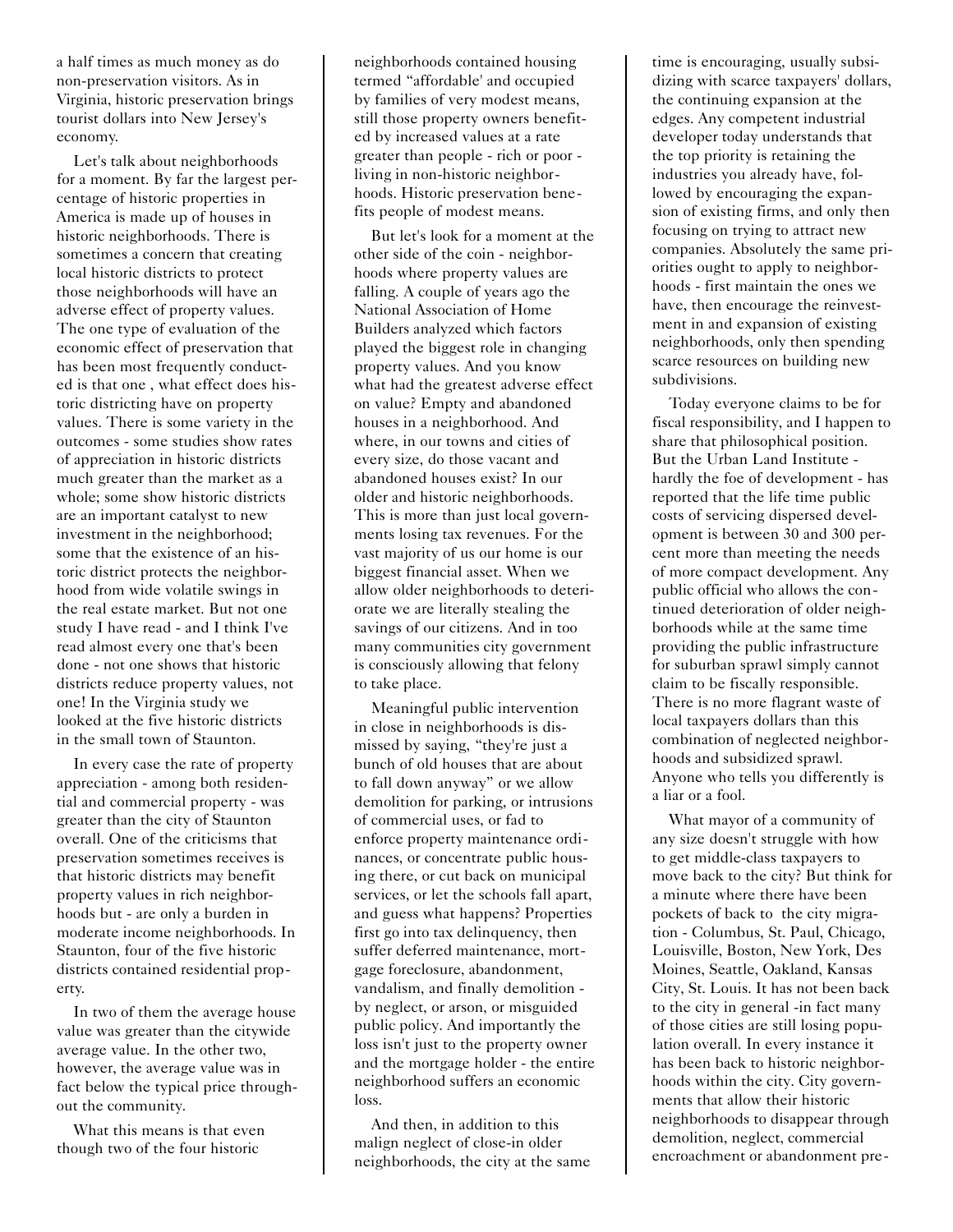clude themselves from being beneficiaries of a future back to the city movement.

But the bulk of my work isn't in residential neighborhoods, it is in downtowns and urban commercial districts. I have a hard time separating downtown revitalization and historic preservation. And here's the reason. I visit about a hundred downtowns a year.

I have never been in one that had a successful record of economic revitalization where historic preservation wasn't a key element of the strategy. That doesn't mean such a place doesn't exist - successful downtown revitalization without historic preservation - but I haven't been there, I haven't heard of it, I haven't read of it. And of course leading that process is the National Trust's National Main Street Center and New Jersey's Main Street program. I defy anyone to find an approach to economic development of any kind - downtown revitalization or other - that makes a more frugal use of public resources with a larger impact on the local economy. In an environment where some states are paying \$150,000, \$200,000, even \$250,000 of public incentives per job to attract some new industry, the cost effective, fiscally responsible economic development approach of Main Street provides sharp contrast indeed. The cost/ benefit of Main Street is without parallel.

And we are in a time when all kinds of public policies are subject to economic cost/benefit analysis. I for one think that's a perfectly appropriate measurement by which public issues be considered. As most of you know the Historic Rehabilitation Tax Credit -although only a shadow of what it was a decade ago - has been a major component of not only historic preservation, but downtown revitalization, neighborhood stabilization, affordable housing, and economic development throughout the country.

But maybe it's time we looked at the cost/benefit of the tax credit. In Fiscal Year 1995 the Department of

the Interior reports that there were 529 projects representing investment of \$467,000,000. What is the cost of that program to the Federal coffers? Well with a 20 percent tax credit, the revenue loss to the treasury is a maximum of \$93,400,000. But what is the economic benefit? Income taxes paid by construction workers of almost \$51 million; income taxes from other workers of over \$39 million; business income taxes of nearly \$15 million; capital gains taxes of over \$19 million; totaling Federal economic benefits from this program of \$124,250,000 last year significantly more than the revenue cost.

Additionally this activity created 14,000 jobs, added \$348 million to local household incomes, and will generate each year local property tax revenues of between \$7 and \$11 million dollars. Independent of the social, cultural, and aesthetic benefit historic preservation provides, the U.S. taxpayers are absolutely getting more than their money's worth with this program. And I thought that's what reinventing government was all about.

But I'm afraid that sometimes when we are talking about hundreds of millions of dollars and tens of thousands of jobs we miss the point. I want to tell you a short story on an entirely different scale. For the last three years I have been privileged to work with the National Trust on a demonstration program in three urban commercial districts. One of these pilot projects was an inner city Detroit neighborhood. There with some guidance by a great local development corporation, a little technical assistance, and a loan guarantee from the National Trust, Omar Hernandez bought an 1890 three story commercial building that was once the Odd Fellows Hall. This was hardly a giant project - maybe Omar spent a total of \$120,000 acquiring and rehabilitating the building. But for five months now Omar's Mexicantown Bakery has been open for business. Omar today has customers from all over the metropolitan Detroit area and he is making way more money

in the bakery than his most optimistic projections indicated. That's economic development. He now employees 9 people in addition to the three family members who work there. And that's economic development. Nearly every day Omar gets a call from someone asking if there's space in the building available for rent, and -offering \$8 to \$12 per square-foot - this in a neighborhood where before Omar opened up the highest rents were perhaps \$4 or \$5 dollars a foot. And that is economic development. Omar and his family are hard workers - the bakery is open until 8 o' clock five nights a week and until 9 o'clock on Friday and Saturday - a seven day a week operation.

But Omar doesn't complain about the long hours and he's a great small businessman and is very happy about the deposits he's making in the bank every day. But you know what he's most thrilled about? Over Christmas lots of young people came back to the neighborhood - as they do in every neighborhood kids in their late teens and early twenties. And they all stopped in at the Mexicantown Bakery. And they told Omar and Cecilia how proud they were of their neighborhood and of the Hernandez' for reinvesting there. That small investment told them someone cared about their neighborhood. And that too is economic development - a point I want to return to in just a moment. But Omar's investment in Detroit is representative of another reality of today's economic development and that is the scale of the enterprises that are creating nearly all of the net new jobs in this country. Jobs are being created by firms employing less than 20 people. Not IBM, AU, GM or the rest of the Fortune 500 alphabet. Every day we hear of the tens of thousands being laid off by those firms. Now what does all of this have to do with historic preservation? I call it the myth of the 20,000 square foot floor plate. You know that office tower developer and his leasing agent with their leased Mercedes, rented Armani's and cubic zirconium pinkie rings?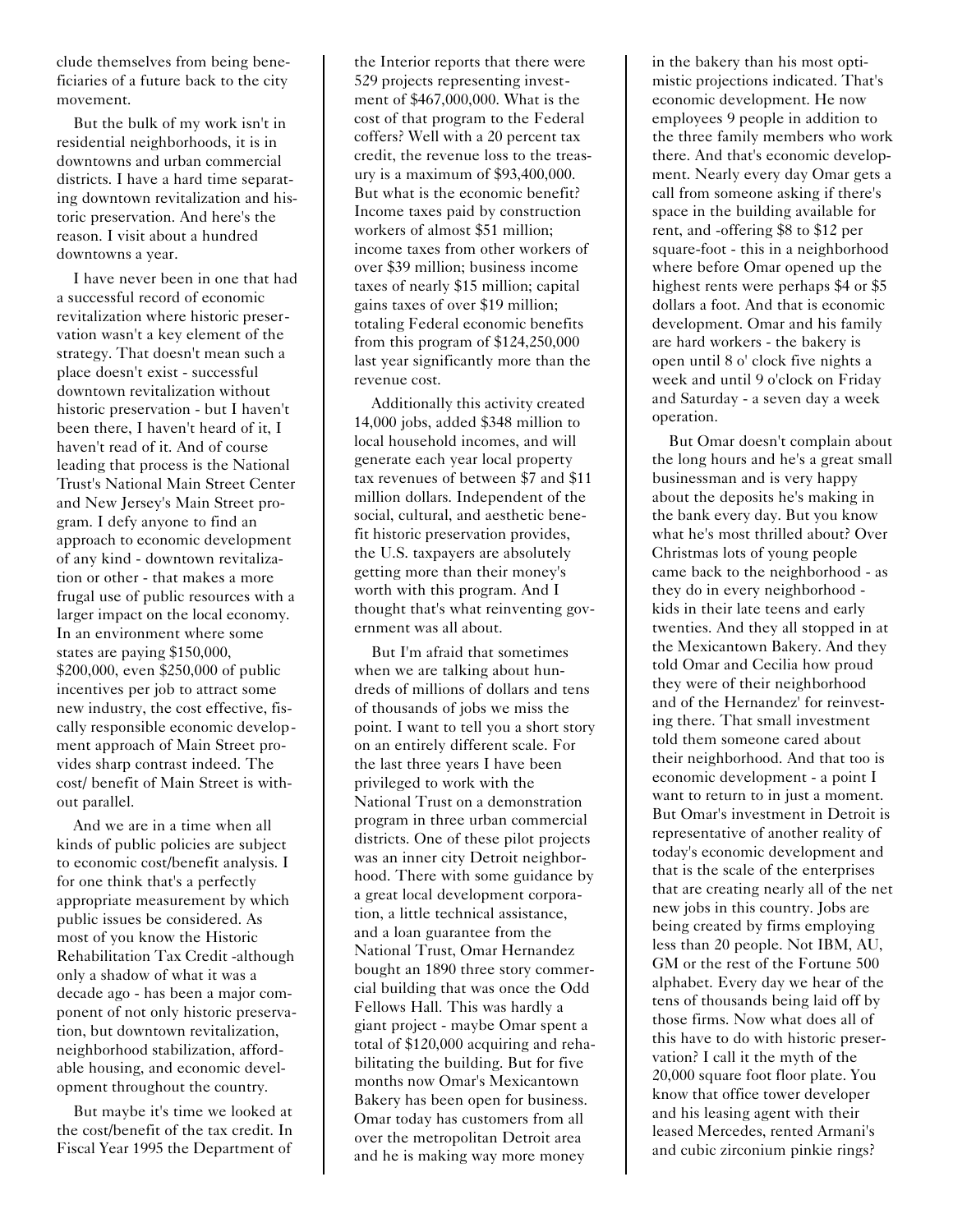Weekly they are at city hall saying, "We have to raze these old buildings because the tenant today needs a 20,000 square foot floor plate, older buildings can't accommodate them, if we're going to grow it has to be with big buildings." Some would call that an out and out lie - I would rather think of it as factually challenged. Of the 20 fastest growing industries in the country, do you know the average firm size? Eleven people. Now how much space do those people need.

Well it will vary a little but 200 to 250 square feet per person would be typical - or around 2500 square feet. What is the size of the typical older building on your Main Street? 25 by 100 or 2500 square feet. And regardless of floor configuration, virtually all older office buildings can provide readily useable space ranging from 500 to 5000 square feet. We ought to be thinking about our historic commercial buildings - particularly in our downtowns of every size - as our industrial parks for growth industries.

You know as preservationists we often celebrate the Secretary of the Interior certified high quality restorations of landmark buildings and that pride is certainly warranted. But there is another aspect of preservation that too often we overlook. Older commercial buildings even if they haven't been rehabilitated - serve a crucial role in meeting the challenges of today's economic development. A start up business has very few costs that it can control -utility costs, taxes, wholesale purchases, equipment, insurance premiums - these are all costs that are largely fixed. One of the few budget items over which decisions can be made is occupancy costs - rent. Older commercial properties provide the locational affordability critical for the survival of small and start-up businesses.

These older structures serve as incubators in which new businesses can grow. The real estate fact of life is this barring massive pubic subsidies, cheap space cannot be provided in new buildings - it can't be done. We need to maintain a sizable inventory of older structures if for no other reason than that the source of economic growth in this country small businesses - need a place they can afford.

Well, I think there are probably a dozen more ways that historic preservation contributes to the economy. But I want to conclude by returning to some observations of what's going to be important in economic development in the coming years. By early in the next century, the workforce is going to be divided roughly in thirds. A third of us will be able to live absolutely anywhere we choose. This group will include consultants like me, but also the actuary for the insurance company, the stock broker, the software engineer, the import-export dealer, and hundreds of other job categories. These people will be able to live anywhere there is a telephone and electricity. Another third of us will have to live someplace, but that someplace can be anyplace. The police officer, the clergy, the dentist, the school teacher, the garbage collector. While these jobs will have to be attached to a location, since every location needs them, the choice of which location in which to work will be nearly limitless.

Therefore two-thirds of the entire workforce will be locationally independent - can choose virtually anyplace in which to live. No longer will most of us need to care where the port is, or the factory, or the mine. We will live not where our job mandates, but where we choose. And that choice will be made not on how cheap the utility rates, how close to major markets, or how near the Interstate. It comes back to what we talked about earlier, quality of life. We will each have a different set of variables that constitute our own quality of life criteria. I live in the middle of Washington, DC, although, in fact, I could live anywhere. And it is because Washington provides a very high quality of life for the things important to me. I understand that many of you wouldn't want to live there your set of criteria are different than mine, and that is as it should be.

But underlying any sustainable quality of life has to be a sense of community, a sense of belonging, a sense of ownership, a sense of evolution. That's why few of us would choose for our permanent home Club Med or Disneyland. Fine places to visit, of course, but no sense of ownership or evolution, or belonging - in short no sense of community.

For those industrial development types still wearing their Nehru jackets and thinking the only route to economic growth is recruiting one more manufacturer these quality of life, sense of community factors will be dismissed as imaginings of some aesthetic elite. They are very wrong. Companies who are attracted to communities because they were given a free lot in the industrial park, or to save 20 mills on their property taxes,- or because -they can hire workers at 50 cents an hour cheaper will pick up and leave when the town down the road, or the country across the Caribbean cuts taxes another nickel or gives them both the land and the building, or has even cheaper workers. Sustainable economic growth will come from companies who choose your community because of the quality of life it provides. But quality of life is fragile - those things that make up a given community's quality of life need to be identified, enhanced, and protected. And that's where historic preservation comes in. Historic buildings are an important element in most communities "quality of life" criteria because it is those "buildings" that provide a sense of belonging, a sense of ownership, a sense of evolution - that sense of community that sustainable economic growth requires.

That is also why the biggest threat to tomorrow's sustainable economic growth is not high taxes, lack of capital, or shortage of entrepreneurial capacity. Rather the biggest threat is the so called "property rights" movement. In forum after forum, point by point, we cannot allow their hogwash to go unanswered.

Think about it. If quality of life is